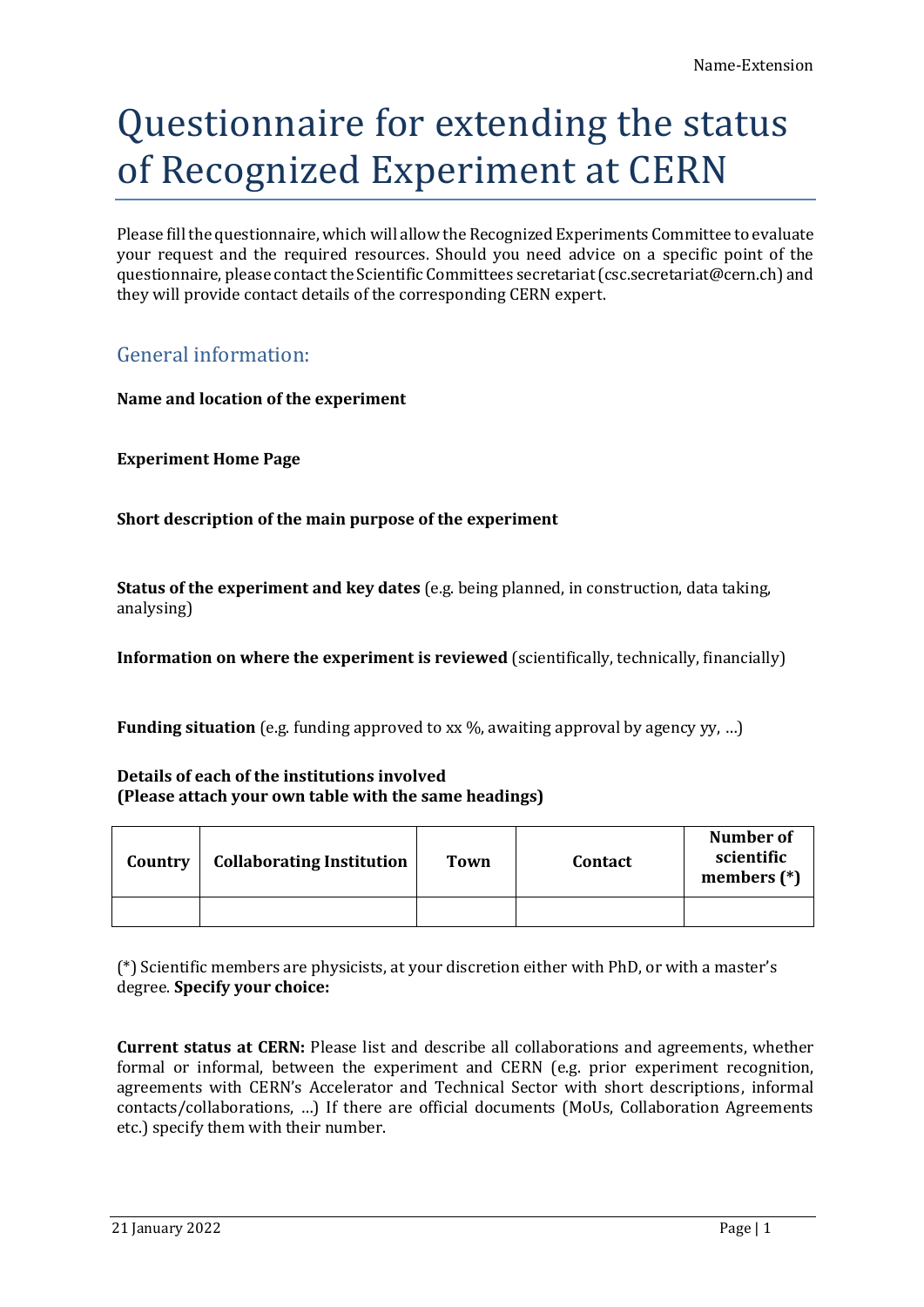**Number of users presently registered at CERN and estimation of its evolution over the next three years**

#### General information about contacts with the experiment:

**Name, function and contact details of the contact person for general matters (e.g. spokesperson, technical coordinator, collaboration/institute board chair, …)**

**Does your experiment have a contact person at CERN?** *If yes, give the contact details*:

**Does your experiment have a person responsible for safety at CERN?** *If yes, give the contact details.*

**If there is any special issue for which additional contacts may be useful (e.g. computing coordinator), specify them and give details.** 

# CERN services desired by applying for the status of a Recognized Experiment

Please complete the questions below, which will allow for a better evaluation of the needs of experiments and resources required.

# I. Administrative support:

Use of office space at CERN

**Please give information about present allocations (if any) and future needs, specifying the timeframe**. *Note that office space at CERN is in very short supply. Short-term visitors may be accommodated on temporary (burotel-style) workspaces subject to availability.*

**Do you plan to use meeting rooms at CERN?** *If yes, please give approximate frequency of meetings as well as size and equipment needed in the meeting rooms*.

Accounts and finances **Does the experiment (or any sub-entity thereof) have (a) third-party account(s) at CERN?** *If yes please list them with their respective purposes.*